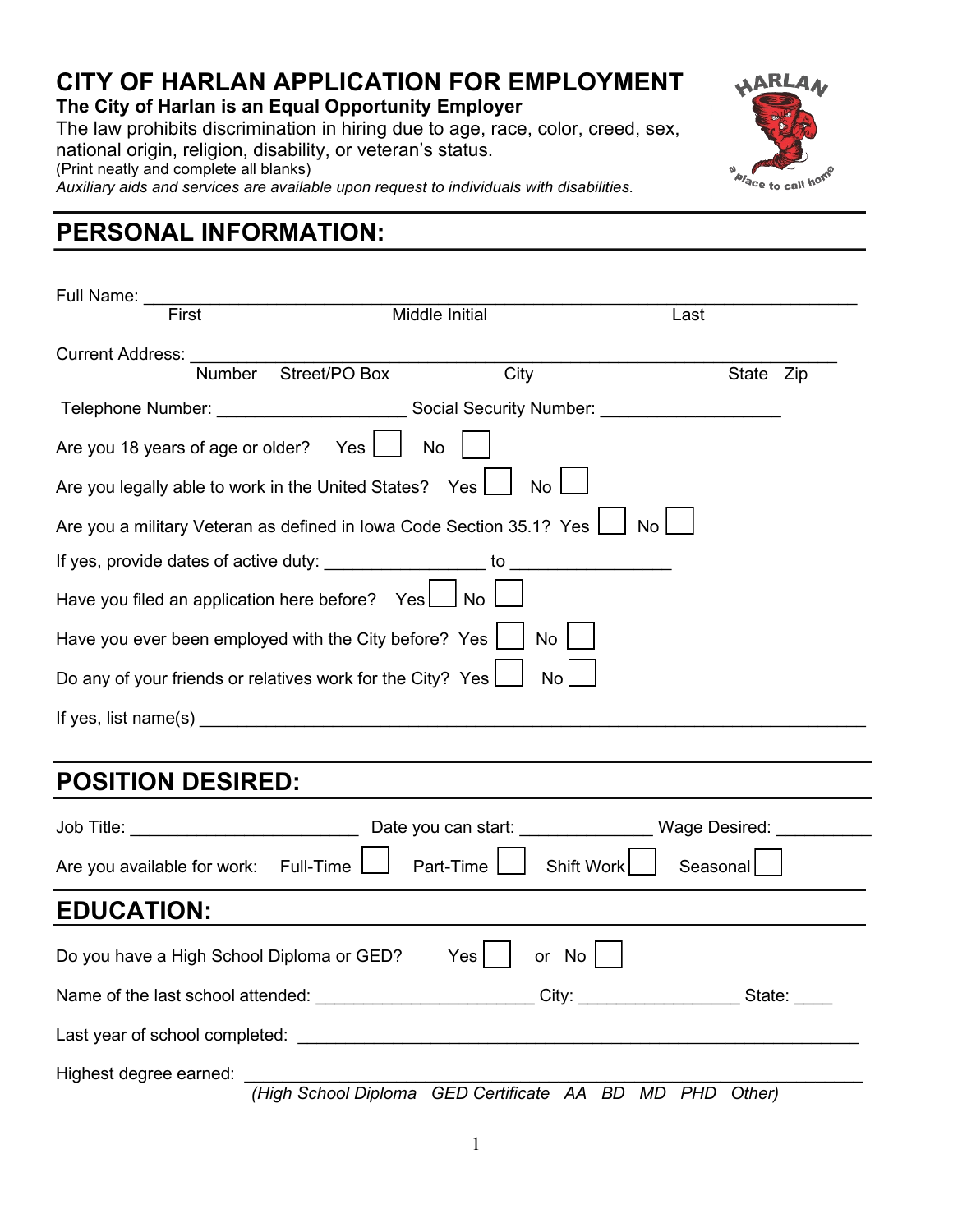| Area of Concentration and/or degree(s), certificates, licenses, endorsements: |  |
|-------------------------------------------------------------------------------|--|
|-------------------------------------------------------------------------------|--|

Other Training or Skills (factory or office machines operated, special courses, computer skills, etc):

If required for the position, do you have a valid driver's license or CDL?

## **EMPLOYMENT HISTORY:**

Former Employment (List employers, starting with the current or most recent. Explain all gaps in time of employment.)

|                                                                                                                        |               |                                | Job Title: __________________________ |  |                               |  |
|------------------------------------------------------------------------------------------------------------------------|---------------|--------------------------------|---------------------------------------|--|-------------------------------|--|
|                                                                                                                        | Number Street |                                | City                                  |  | State Zip                     |  |
|                                                                                                                        |               | End Date: ____________________ |                                       |  | Rate of Pay: ________________ |  |
| ,我们也不能在这里的人,我们也不能在这里的人,我们也不能在这里的人,我们也不能在这里的人,我们也不能在这里的人,我们也不能在这里的人,我们也不能在这里的人,我们也                                      |               |                                |                                       |  |                               |  |
|                                                                                                                        |               |                                |                                       |  |                               |  |
|                                                                                                                        |               |                                |                                       |  |                               |  |
| Number Street                                                                                                          |               |                                | City                                  |  | State Zip                     |  |
|                                                                                                                        |               | End Date: ___________________  |                                       |  | Rate of Pay: ________________ |  |
| <u> 1990 - Andrea San Andrea San Andrea San Andrea San Andrea San Andrea San Andrea San Andrea San Andrea San Andr</u> |               |                                |                                       |  |                               |  |
|                                                                                                                        |               |                                |                                       |  |                               |  |
|                                                                                                                        |               |                                |                                       |  |                               |  |